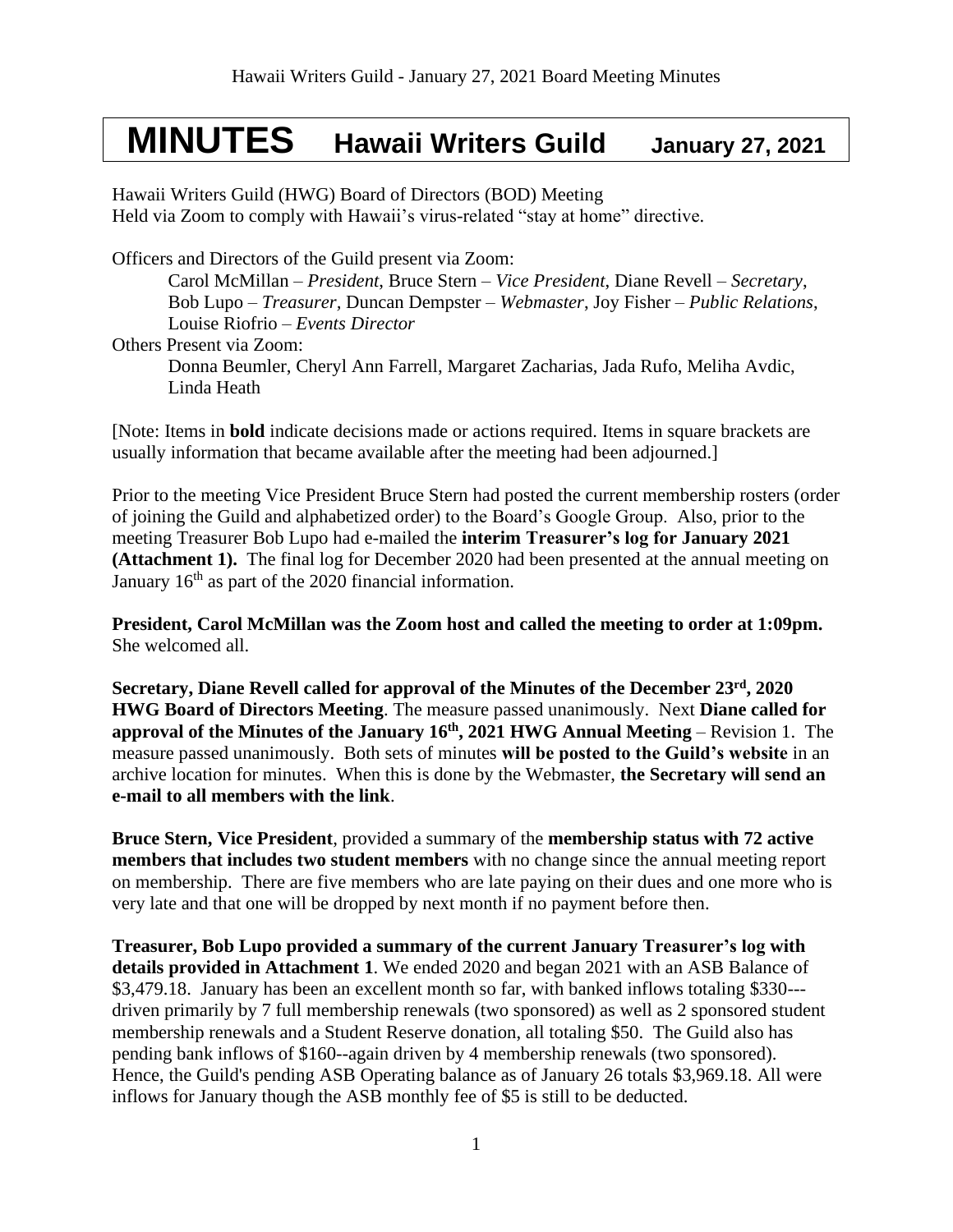At this point Diane raised the issue that the Board needs to approve the updated bank signature list to reflect our recent election results. Diane had sent the list to the Board prior to the meeting (see Attachment 2). **A resolution was made "to replace Diann Wilson with Carol McMillan on the bank signature list" which was seconded.** Discussion involved who might need to go to the bank besides Carol to have the change made. Carol said based on a similar situation elsewhere she thought only she would need to go and would do so. She will report back if any more is needed for the change. **The resolution was approved unanimously**.

# Committee Reports/Updates:

**Louise Riofrio, Events Director** said members will be holding a **pop-up bookstore at Kamuela's Pukalani Stables Saturday Farmers Market but did not have a date yet and may do the mid-week Wednesday market if Saturday is not available**. She is trying to get the same table location used previously. She will let the Board know when she has more data. Also, in the new year **they will be adding in Tuesdays at the Farmers Market at King's Shops in Waikoloa** (Big Island, also). Louise said the Tuesday markets from experience are a great place for meeting potential book buyers.

**The Public Relations Director, Joy Fisher**, said she **sent out a draft PR item about the Guild's annual meeting**. She sent it out for Board comment. Some have already replied with comments, but **she requested any other who have not looked at it yet, do that** so she can release it soon.

Regarding the **Newsletter Editor** job that Joy will do along with Cece Johansen, she and Cece have not met up on this yet but will do so by February. The plan is to **include in the Newsletter interviews with new members and reviews of members' books** after the books are published. She will also look to the newsletter published by the California Writers Club (CWC) for additional ideas on information to include.

We **became an official associate of the Berkeley branch of the CWC,** to exchange information on our events including our HWG YouTube Channel series. **Our members can check their event tickets page for upcoming events** that as an Association Affiliate our members can attend now we are approved. [https://www.ticketsource.us/california-writers](https://www.ticketsource.us/california-writers-club-berkeley-branch)[club-berkeley-branch](https://www.ticketsource.us/california-writers-club-berkeley-branch). In fact, **Joy and a couple other members did try to view one of the live via internet offerings,** but the information had an error and that resulted in Joy seeing only the tail end and the other two missing out as the 2<sup>nd</sup> day that had been advertised did not occur. However, once a ticket has been purchased there is supposed to be the option to review a recording of the live event, Joy tried that but a passcode is required and that has yet to be provided. **Joy is pursuing this issue to hopefully work out the kinks in this new relationship**.

The online **Kauai Writers Conference is offering a six-session master class with Joshua Mohr called Building Your Protagonist**: **The dignity of character-complexity**. It will **start this Sunday, January 31**, at 7pm ET, 4pm PT, 2pm Hawaiian. The **members of the Guild are offered a 25% discount** on these classes. Joy agreed to send the information out to the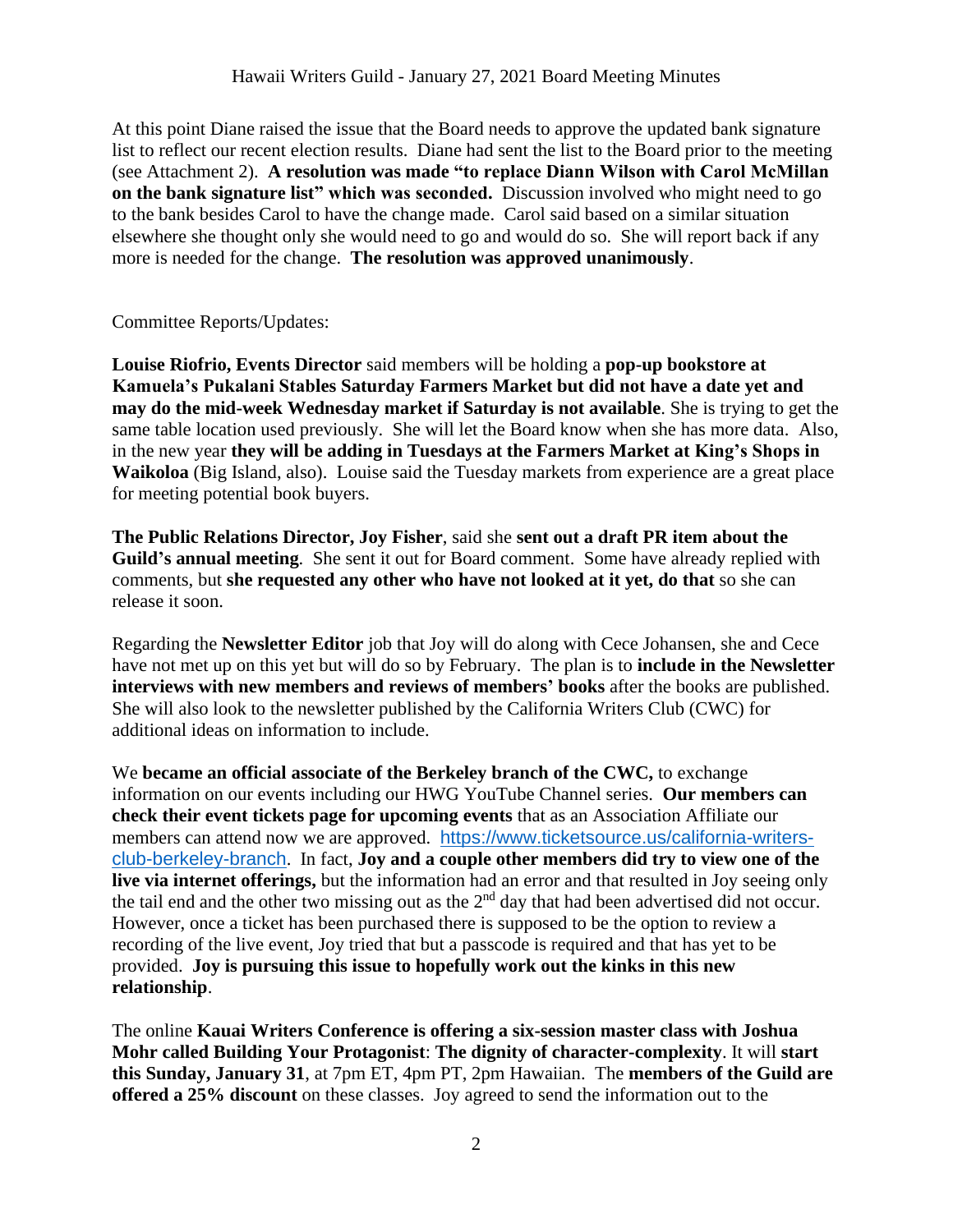membership. [Completed late on 1/27/21.] Jada was planning to post it to our members only Facebook page, too. [Completed on 1/28/21.]

**Joy raised the need for the Board members to sign a form required per our rules to acknowledge our Conflict-of-Interest Policy** [found on our website, under Guild Business page, under tab Articles of Inc. & Bylaws, then scroll down to see link to download a copy: [https://www.hawaiiwritersguild.com/guild-business.html.](https://www.hawaiiwritersguild.com/guild-business.html)] Based on her prior experience, she **recommended we hold a class on the topic prior to signing the forms and she'd be willing to teach the class**. Estimating about 20 minutes for the class and a related Q&A section, she thought we could schedule it **as part of our regular February Board meeting on February 24th** . In related discussion, it was agreed we should **repeat this annually,** shortly after the election of officers.

**Our Webmaster, Duncan Dempster,** said his recent focus has been getting the 2<sup>nd</sup> edition of *Latitudes* **up on our website**. He has received some additional supplemental information beyond the submittals that will be included; an example was the audio reading of Eila by a poem of hers that had been accepted. [Duncan mentioned the audio was extremely well done at a writer support group run by Eila on January  $28<sup>th</sup>$  that he audited. Eila is a DJ so has experience in the field of audio recordings and offered to help others in her writer support group if they want help. **As of January 28th, Duncan has posted the link to the video recording of the January 16th HWG Annual Meeting that Diann Wilson loaded to our HWG YouTube channel in 3 parts** due to length: https://www.youtube.com/channel/UCmn-e3CM6RGNf 8QJMJzzjQ.]

**Bob Lupo as managing editor of our 2nd edition of** *Latitudes***, our HWG literary review, provided an update on status.** The Latitudes Committee received 72 submissions from 32 members: 10 in Fiction, 18 Nonfiction, 4 Drama, and 40 in Poetry. Of the items submitted, 5 Fiction pieces were recommended by the Committee; 9 Nonfiction memoirs / essays; 1 Drama piece; and 25 Poems will be featured in the *Guild's 2021 Literary Review: Latitudes*. All **members have been notified via e-mail of the status of their submissions** after the selection process was completed. The 2<sup>nd</sup> edition of *Latitudes* is planned for release to our website in **mid to late February. More detail is available in a report provided by Bob in Attachment 3.**

**Carol McMillan led our conversation on next steps for the feedback by members from our Annual Meeting**. One item agreed upon was that a **special meeting should be held for the 2021 plans and the consensus was to hold this in 2 weeks on February 10th, 1:00pm – 2:00pm**; **Carol will set up that Zoom** meeting and provide the information to the Board. Based on past experience a separate meeting for planning the year's priorities has worked better than trying to add it in to one of our regular Board meetings.

In review of the feedback list, we decided we could handle one item today: **Proposal for providing members list of other members' e-mail addresses or alternate ways to communicate among members**. It was generally agreed that this **should be done via an opt-in** means versus opt-out. **Bruce Stern agreed he could track this information** and **he and Diane agreed to draft an e-mail request to the full membership** to let them know the purpose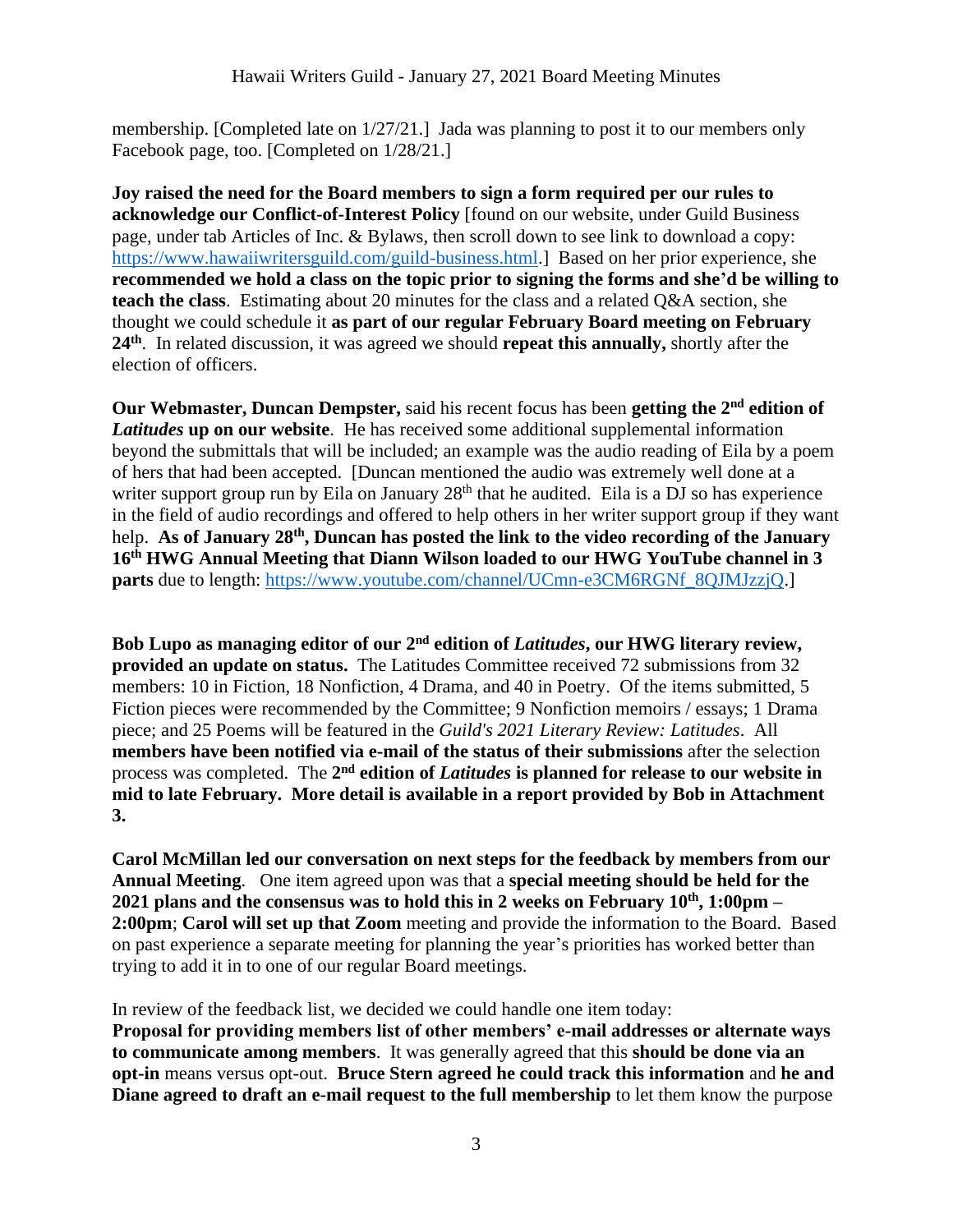of the list and for them to respond to Bruce if they wanted to share their e-mail contact information or not with other members to contact them outside of the meetings. May want to include each member's genre areas of interest if they provide them.

There were **three other items on the feedback list that were to be considered in the special 2021 planning meeting of February 10th** . **Also, another item pushed to 2021** will need to be considered. These are as follows:

- 1. How to keep the **writer buddies** program evolving to get more members involved; related would be a **mentorship program** (experienced writers help less experienced)
- 2. **Resource directory** for members of others in HWG and beyond but issue if paid service (with HWG as nonprofit) versus free services. **Determine rules**.
- 3. **Cultural Project** idea [Cultural Grants Program | U.S. Embassy in Bosnia and](https://ba.usembassy.gov/education-culture/grant-opportunities/cultural-grants-program/)  [Herzegovina](https://ba.usembassy.gov/education-culture/grant-opportunities/cultural-grants-program/)
	- a. The goal of the U.S. Embassy's Cultural Grants Program is to **support programs that share the richness and diversity of American culture with the Bosnian public and to promote mutual understanding and cultural dialogue** between the United States and Bosnia and Herzegovina.
	- b. Related to this item a DUNS number is required to apply that can take a month to process the request. **Diane agreed to look into this process to obtain the DUNS number**. Meliha is familiar with this and said it is an easy thing to do.
- 4. Discuss **implementation of ideas provided by Eila Algood for Guild promotion** to the public (see Attachment 3 of Nov. 25<sup>th</sup> Board Meeting Minutes) in **the new year of 2021**.

# The **next regular Board meeting date** is set for **Wednesday, February 24 th** at **1:00pm-2:30pm via the Guild's own Zoom account**.

The meeting was adjourned at 2:09pm.

Respectfully submitted, Diane Revell, Secretary

Announcements:

- 1. The next regular Board meeting time and place: Wednesday, February 24<sup>th</sup> **at 1:00pm – 2:30pm. Meetings will all be via Zoom for the foreseeable future**. Attendance via internet or phone via Zoom will be offered and if still under "stay at home" restrictions it will be the sole method used.
- 2. **Requests for items to be added to the agenda for the next regular Board meeting** should be **sent to the President Carol McMillan and Secretary Diane Revell at their e-mail addresses** [\(sylvanease@msn.com](mailto:sylvanease@msn.com) and [diane.b.revell@](mailto:diane.b.revell@gmail.com)gmail.com) 10-days prior to the next meeting, so by February 14<sup>th</sup>. The agenda will be e-mailed February 19<sup>th</sup> to the full membership five days prior to the meeting.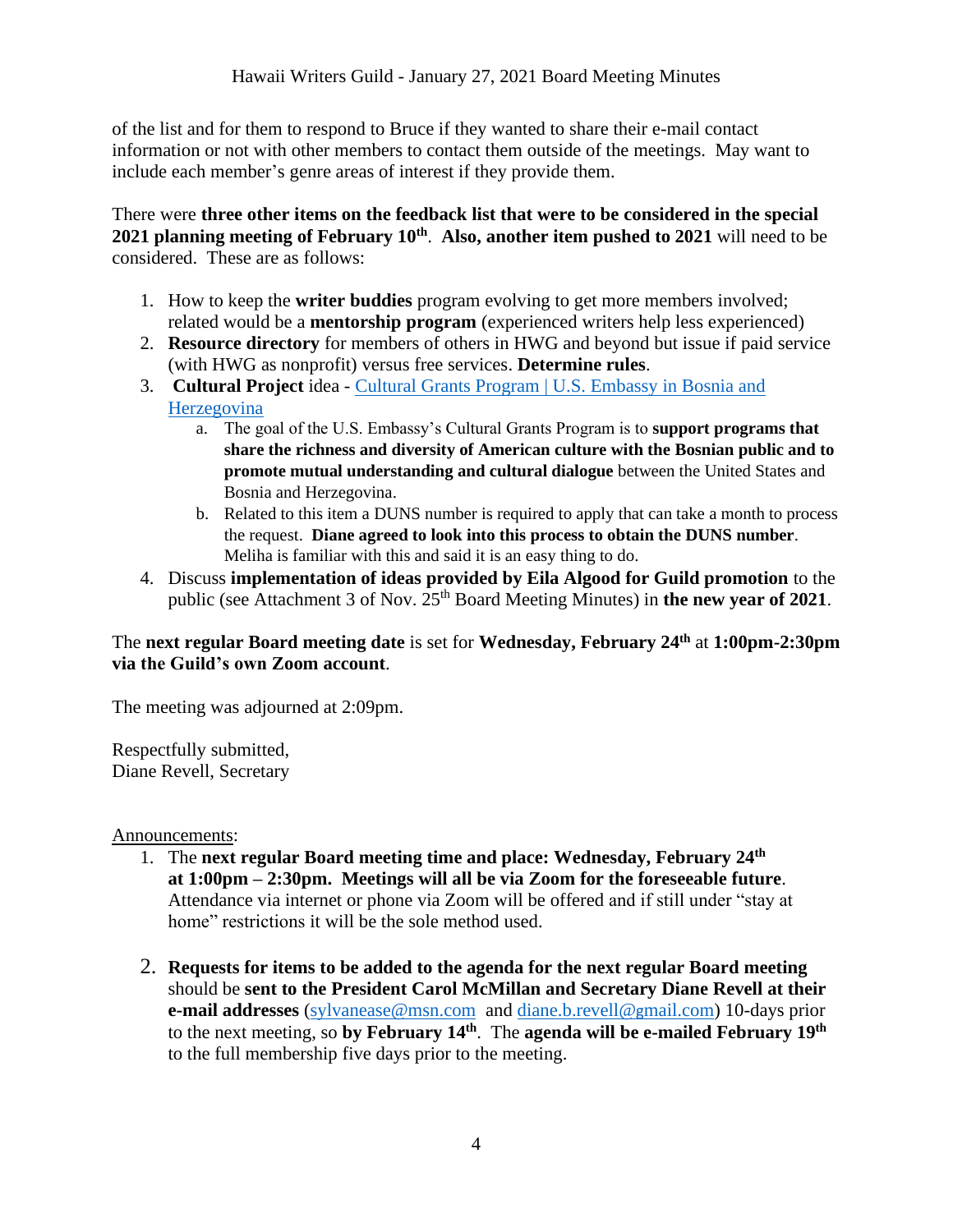Hawaii Writers Guild - January 27, 2021 Board Meeting Minutes

3. A special Board meeting will be held for planning our 2021 priorities: **Wednesday, February 10th at 1:00pm – 2:30pm. Meetings will all be via Zoom to be arranged by Carol McMillan.** Agenda to include items listed in minutes above.

Attachment 1: Hawaii Writers Guild Preliminary Treasurer's Log for January 2021 Attachment 2: Hawaii Writers Guild – Bank Account Signature Authority - Approved Update Attachment 3: Status on Latitudes 2nd Edition as of January 27, 2021

Parking Lot:

1. Hold **Conflict of Interest class and sign off acknowledgement forms**. Joy to develop and teach class. Plan to do this at Feb.  $27<sup>th</sup>$  regular Board Meeting.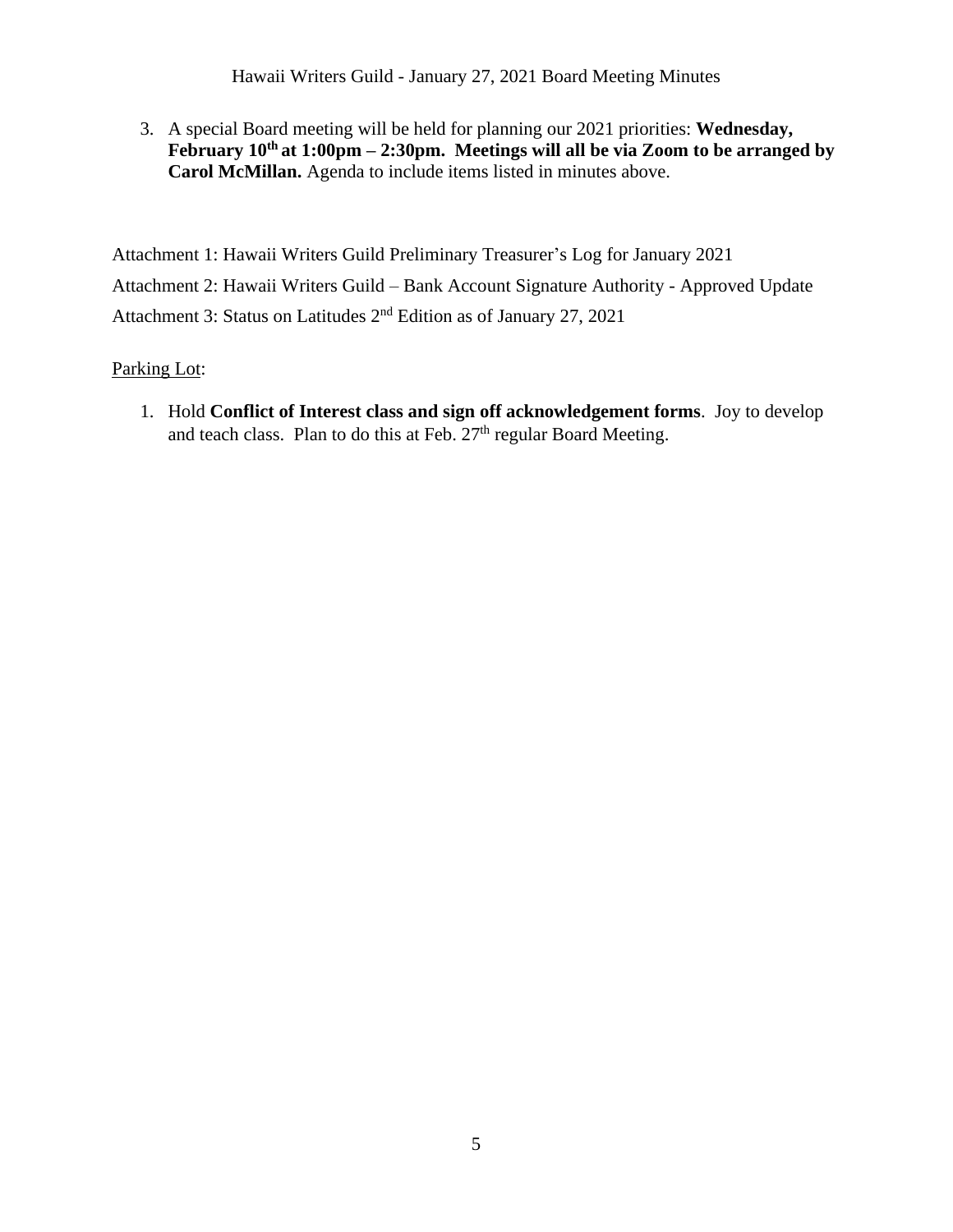| Hawaii Writers GuildTreasurer's Log, as of January 26, 2021 |  |  |            |
|-------------------------------------------------------------|--|--|------------|
| American Savings Bank Balance as of December 31, 2020       |  |  | \$3,479.18 |
|                                                             |  |  |            |
| <b>January Inflows</b>                                      |  |  |            |
|                                                             |  |  |            |
| Don Mules, Membership Renewal, PayPal                       |  |  | 40.00      |
| Donna Maltz, Membership Renewal, PayPal                     |  |  | 40.00      |
| Don Bingle, Membership Renewal, PayPal                      |  |  | 40.00      |
| Lehua Wells, Membership Initiated (Sponsored D. Revell)     |  |  | 40.00      |
| Wendy Noritake, Membership Renewal                          |  |  | 40.00      |
| Michael Foley, Membership Renewal, PayPal                   |  |  | 40.00      |
| Braden Savage--Student Renewal (Sponsored)                  |  |  | 10.00      |
| Mina Apostadiro--Sturdent RenewaL (Sponsored)               |  |  | 10.00      |
| <b>Student Reserve Donation</b>                             |  |  | 30.00      |
| Mark Kelly, Membership Renewal, PayPal                      |  |  | 40.00      |
|                                                             |  |  |            |
| Total Inflows, January to date                              |  |  | 330.00     |
|                                                             |  |  |            |
| Total ASB Operating Balance as of January 26, 2021          |  |  | 3809.18    |
| Pending Inflows as of January 26, 2021:                     |  |  |            |
|                                                             |  |  |            |
|                                                             |  |  |            |
| Nancy Baenziger, Membership Renewal                         |  |  | 40.00      |
| Dawn Hurwitz, Membership Renewal, (Sponsored D. Revell)     |  |  | 40.00      |
| Heather Rivera, Membership Renewal, (Sponsored)             |  |  | 40.00      |
| Corinne Alain, Membership Renewal                           |  |  | 40.00      |
| <b>Total Pending Inflows</b>                                |  |  | 160.00     |
| <b>Total Pending ASB Balance</b>                            |  |  | 3969.18    |
|                                                             |  |  |            |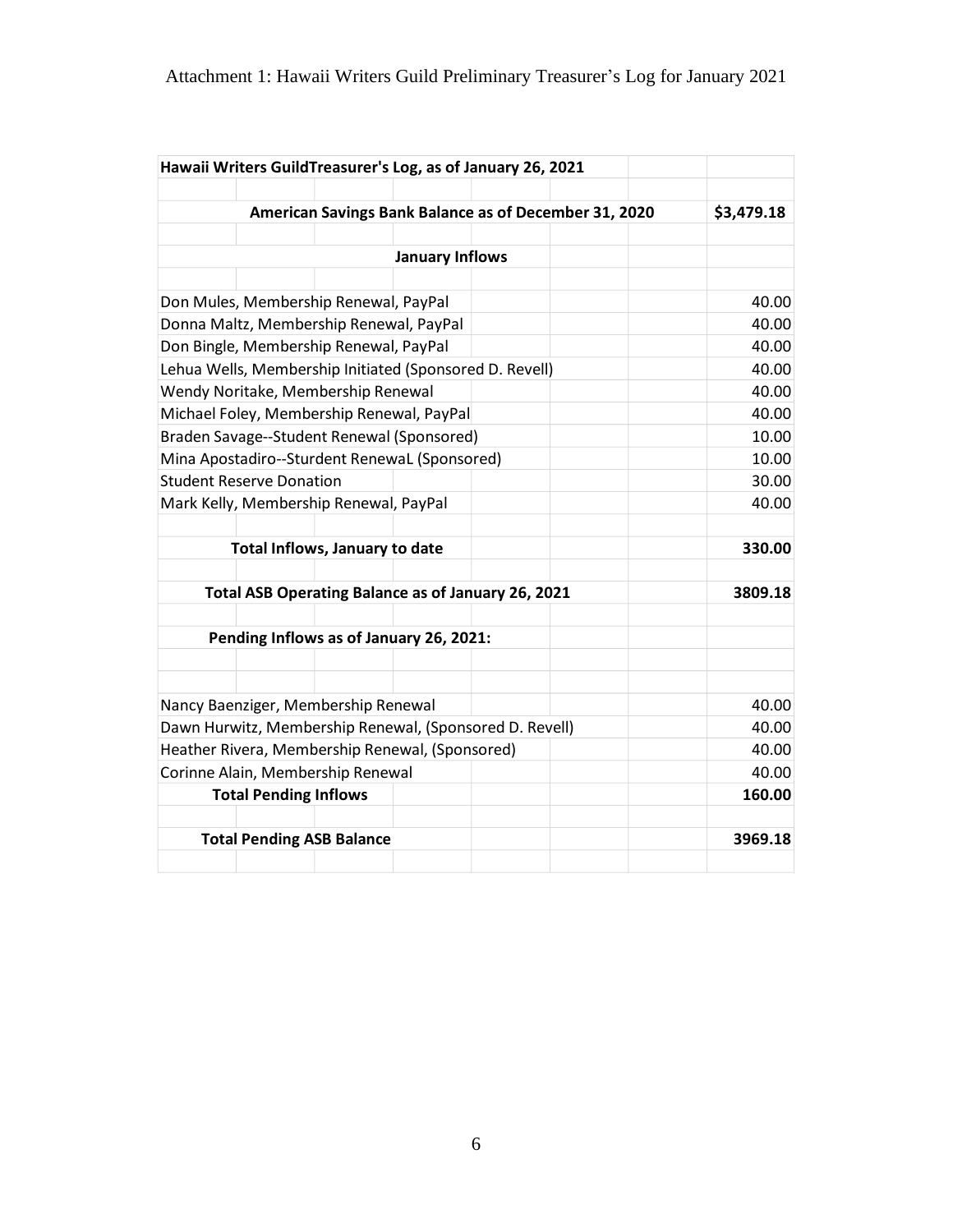### Attachment 2: Hawaii Writers Guild – Bank Account Signature Authority - Approved Update

#### Hawaii Writers Guild – Bank Account Signature Authority *Revision January 27, 2021*

|                | 2019-2020              | 2019-2020                     | 2021            | 2021                          |
|----------------|------------------------|-------------------------------|-----------------|-------------------------------|
| #              | Name                   | <b>Officer/Director Title</b> | Name            | <b>Officer/Director Title</b> |
| $\mathbf{1}$   | Diann Wilson           | President                     | Carol McMillan  | President                     |
| $\overline{2}$ | Robert E. Lupo         | Treasurer                     | Robert E. Lupo  | Treasurer                     |
| 3              | Bruce A. Stern         | Vice President                | Bruce A. Stern  | Vice President                |
| $\overline{4}$ | Diane B. Revell        | Secretary                     | Diane B. Revell | Secretary                     |
| 5              | <b>Duncan Dempster</b> | Webmaster                     | Duncan Dempster | Webmaster                     |
|                |                        |                               |                 |                               |
|                |                        |                               |                 |                               |
|                |                        |                               |                 |                               |

Here is the table of those with bank account signature authority for our account at American Savings Bank (ASB).

Note that this January 2021 revision is based on the results of the January 16<sup>th</sup> Annual Meeting election results. The election resulted in a change in the person holding the office of President which is now Carol McMillan. The Board of Directors approved this change at their meeting on January 27, 2021. – Diane B. Revell, Secretary, Hawaii Writers Guild